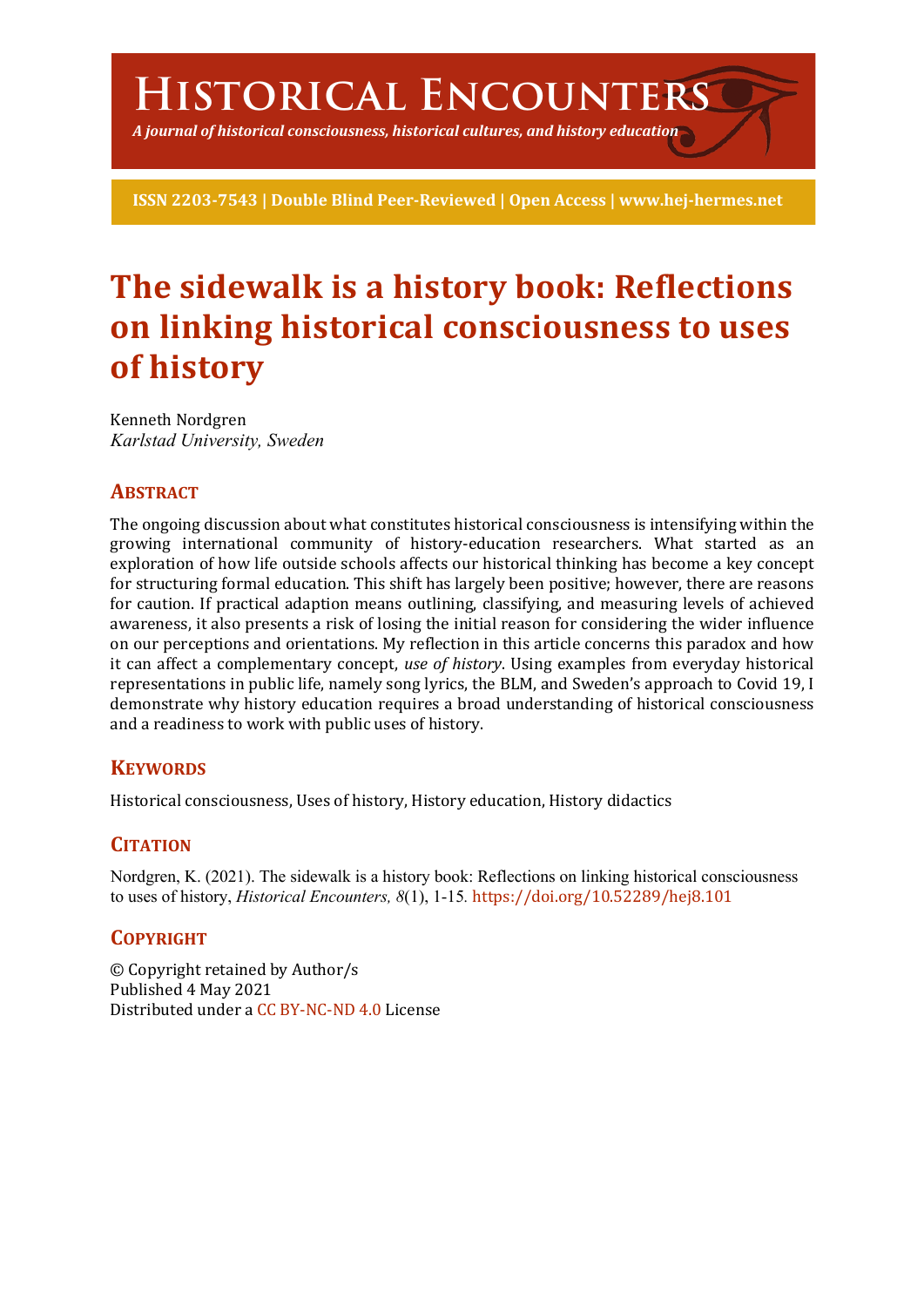#### **Introduction**

The international discussion about historical consciousness and teaching history is stimulating and intensifying within the growing community of history-education researchers (e.g. Ahonen, 2005; Ammert, Edling, Löfström, & Sharp, 2017; Clark & Peck, 2018; Körber, 2016; Seixas, 2017, 2004; Zanazanian & Nordgren, 2019). The Anglo-Canadian historical-thinking tradition (Lee, 2004; Lévesque & Clark, 2018; Seixas, 2016, 2017) has in several ways inspired the continental tradition of searching for tools that are useful to recontextualising theory into teaching and assessing. This cross-cultural exchange has, along with increasing attention to historical consciousness in curriculum-making, raised legitimate expectations about accessible applications for teachers and researchers (Ercikan & Seixas, 2015; Hammarlund, 2020; Körber, 2011). However, several scholars have expressed concern that historical consciousness is difficult to operationalise, including recently in this journal, in which Thorp (2020) discussed relations between historical consciousness and the use of history.

Before I go deeper into the question of how to operationalise and recontextualise these two conceptual cousins, I will describe the linkage between them in context: in the Scandinavian countries, historical consciousness and, more recently, the use of history have been incorporated into the history syllabus.<sup>1</sup> As a concept, *use-of-history* refers to historical narratives, artefacts and symbols, and how they can be employed in all areas of public life for nearly any purpose. This concept directs our attention to specific activities and motives (Karlsson, 2011). Consequently, in addition to offering theoretical perspectives, the conceptual integration of historical consciousness and use-of-history in the syllabus also generates goals and objectives for learning to which teachers are expected to relate their teachings (Nordgren, 2016). The process of recontextualising these concepts from the intended curriculum to the implemented curriculum has faced challenges (Swedish Schools Inspectorate, 2015; Alvén, 2017). Such challenges are also Thorp's (2020) point of departure. In short, he argues that both concepts are vaguely defined and that the connections between them are blurred and, thus, difficult to use in education. He claims that the Swedish syllabus and Swedish scholars in general, despite this vagueness, stipulate that only uses of history can be employed to develop historical consciousness (p. 51). To resolve this ambiguity, he suggests another view of historical consciousness as more specifically equated with the modern ability of reflective genetic thinking (*historicity*) while proposing that the concept *useof-history* be reserved as a device to analyse the extent to which historical accounts - such as textbooks - live up to the desired genetic form of understanding history. Thorp (2020) overinterprets the syllabus (see note *i*) and rather oddly characterises the fairly diverse field of history-education research in Sweden; however, he rightly emphasises the need to better aid teachers in recontextualising disciplinary and educational concepts. Unfortunately, Thorp's suggested remedy is misplaced because  $he$  – in his ambition to reconcile these concepts with one another – loses sight of the phenomena they denote.

My interest in this article is not to debate Thorp; however, his reasoning touches on the undercurrents of applicability and measurability in the broader international discussion. These themes can be connected partly to the influence of discourses on assessment (Yates  $&$  Collins, 2010) and partly to the growing methodological interest in using typologies to discern levels of historical consciousness among students. These pursuits of operationalising historical consciousness for teaching and assessing are of course important, but they also warrant caution. If practical adaption means outlining, classifying and measuring levels of achieved awareness, then it jeopardises the initial reason for considering history's complex influence on our perceptions and social orientations. Thus, we face a paradox, one that reduces this phenomenological perspective to a nearly confusing equivalent to the traditions of historical thinking, thereby making this whole recontextualisation project somewhat redundant. Even with an intention to concretise, the cause can get lost in translation. In the following sections, I will nevertheless argue that the bad reputation of vagueness is exaggerated and that historical consciousness, as a complex concept, is neither particularly vague nor especially difficult to detect and explore. To discuss how I understand the phenomenon, I will draw on an example from the lyrics of Joni Mitchell. Further, I will argue that historical consciousness complements the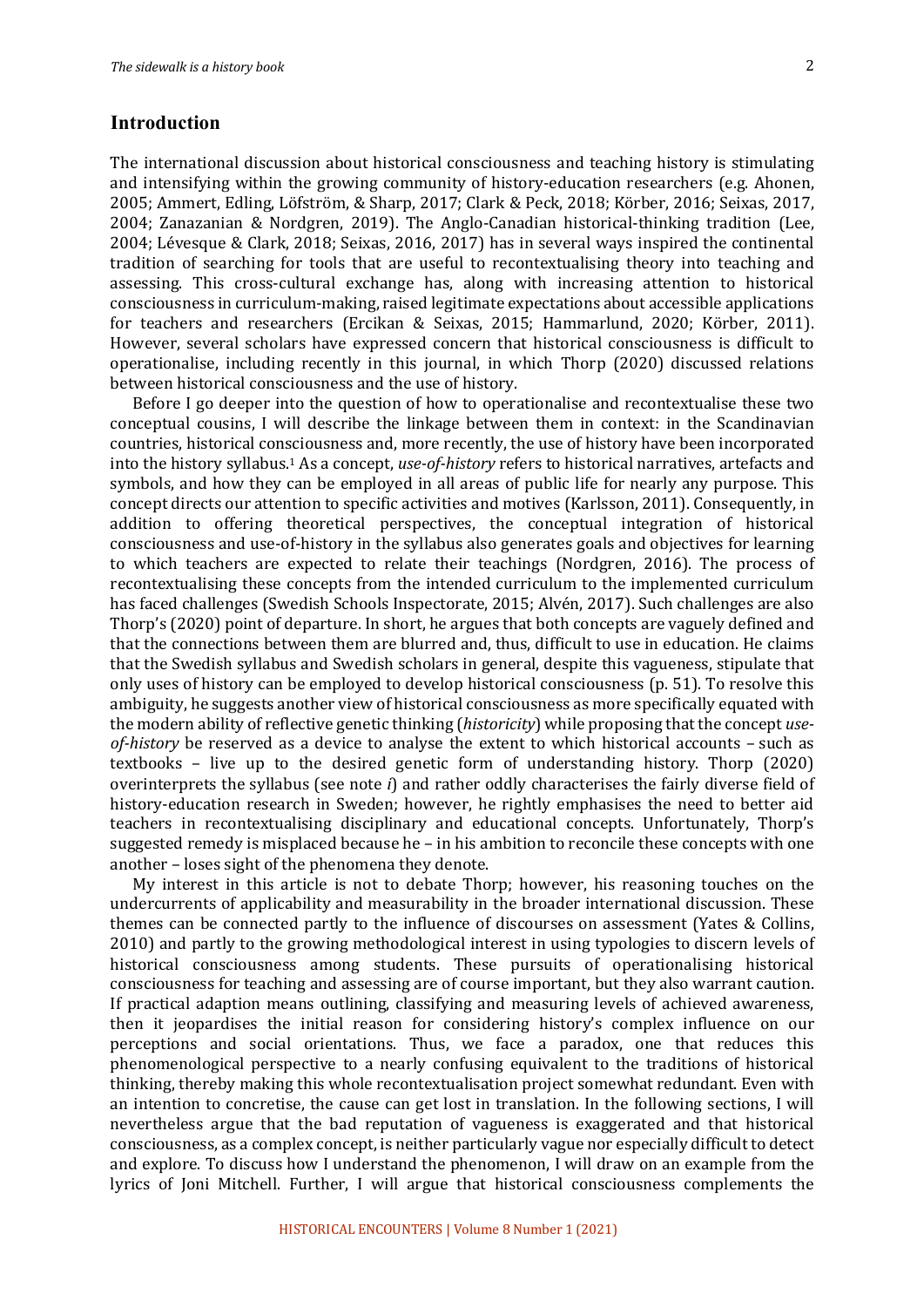tradition of historical thinking. Finally, I will exemplify why teaching about the uses of history is an important task in relation to the ongoing anti-racist demonstrations in the United States and to the coronavirus pandemic.

#### **Historical consciousness: Balancing dreadful and wonderful perceptions**

When we, as scholars, write about historical consciousness, we often repeat  $-$  almost like a protective spell – that this is an ambiguous concept, one that is challenging to grasp and difficult to operationalise. Certainly, combining history with consciousness is bound to be a bold endeavour; if it were not, then the exercise of compounding these most multifaceted concepts would be superfluous.

Dealing with the non-paradigmatic is actually the business of the social sciences and humanities, which are primarily concerned with topics that are open to different interpretations and applications (Bernstein, 1999). Consider concepts such as culture, power or progress: They are simultaneously rich and vague - omnipresent and elusive. For researchers, they are challenging to operationalise coherently and congruently, but they are also heuristically fruitful (Goertz, 2006). A preoccupation with a sense of 'conceptual vagueness' beyond the ordinary not only seems less fruitful than an approach that readily accepts the non-paradigmatic but also appears to be a categorical mistake since it confuses the phenomenon's complexity with unclear definitions and a theoretical contradiction (cf. Thorp, 2013). Rather, I suggest that the phenomenon we are trying to frame  $-$  historical consciousness  $-$  is itself complex and elusive. Historical consciousness is a conceptualisation of 'something' ordinary but nevertheless hypercomplex, so it must be approached from different angles. Following Rüsen (2017), this consciousness is about the human need to create meaning:

The mental structure of our orientation towards action (and dealing with suffering) is characterized by a surplus of meaning, which extends beyond the given circumstances. ... [This desire for meaning] enables the irritating experiences of contingency and the ensuing push towards interpretation. (p. 27)

As Jeismann (1979, p. 43) underscores, this meaning-making process "does not only exist in the cognitive space of thought, but must assure itself of its historical and everyday, also emotional, interdependency and at the same time recognize and relativize it."<sup>2</sup> Let us look into a short empirical example with the help of poetic condensation - not for the sake of demonstrating an educational approach, but instead to catch a glimpse of the phenomenon of historical consciousness. The opening scene in Joni Mitchell's  $(1979)$  lyrics to Charles Mingus's composition, 'Goodbye Pork Pie Hat', introduces Mingus as he recollects the legendary tenor saxophonist Lester Young: 

When Charlie speaks of Lester You know someone great has gone The sweetest swinging music man Had a Porkie Pig hat on A bright star In a dark age.

What we should first look for in this example are patterns of how references to the past, present and future interweave into meaning; then, we should examine how this process refers to both cognitive and emotional dimensions, as well as to both factual and mythological accounts; and, finally, we should consider how this process infuses surplus meaning into the narrative, providing a further sense of direction. Mitchell collects the musicians' experiences and expresses them in her own terms as a shared tradition of great jazz and dreadful racism. The lyrics continue: "In a dark age, when the bandstands had a thousand ways of refusing a black man admission." In contrast, Young is given an exemplary quality as someone great – "a bright star."

The next scene in the second verse could be about change and continuity: Young and his wife, Mary Dale, are thrown out of a hotel because he is black and she is white. Outcasts in the night,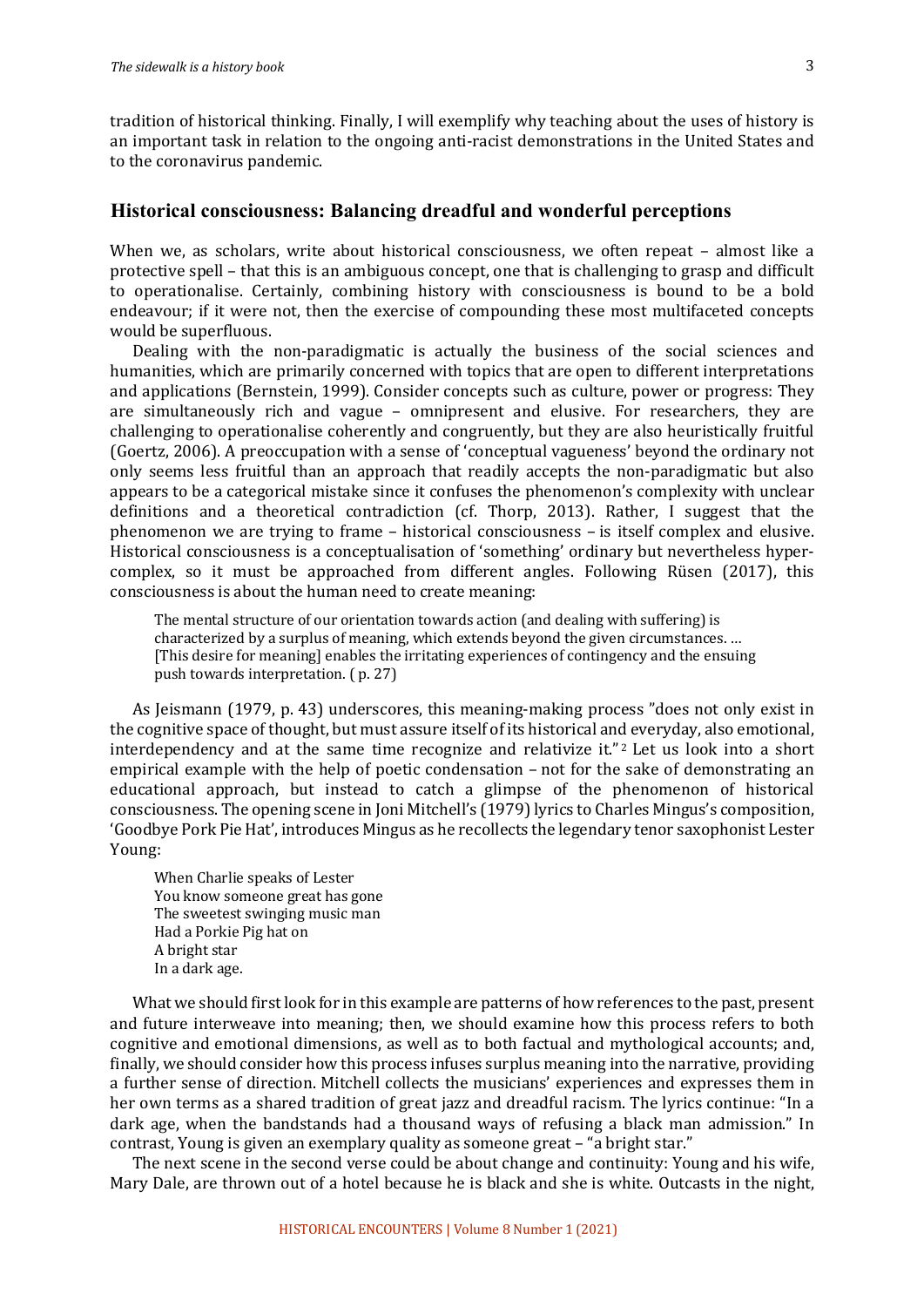they reflect laconically, "It's very unlikely we'll be driven out of town, or be hung in a tree." Representing their cold anger (perhaps alluding to Abel Meeropol and Billie Holiday's 'Strange Fruit' from 1936), Mitchell critiques the ongoing history of bigotry and racism. In the song, the past is both present and distant. Its legacy is real, and the traces are there for those who can read them, reminding us that things have to change in order to persist. As Mitchell (1979) puts it:

For you and me The sidewalk is a history book And a circus Dangerous clowns Balancing dreadful and wonderful perceptions They have been handed Day by day Generations on down.

In this simple and multifaceted way, pieces are brought together: facts, testimonies, mixed feelings, symbols, intertextuality, and judgements merge into meaning. 'History' offers a Janusfaced view on life: It can and should serve as a distanced, critical examination of a past that inhabits a foreign land, but it also includes all the mess and banality that we pick up along the way – all that we need and use to balance our perceptions and find orientation in the practical world. Historical consciousness bridges, but does not collapse, the epistemological division between systematic knowledge and everyday life. Mitchell's lyrics express (at least in my interpretation) what Chinnery (2019, p. 104) calls a "virtue of epistemic humility". Although we know we cannot fully comprehend the past, we are obligated to try. Mitchell cares about this past and shares her testimony. How we choose to use this difficult inheritance is, as Chinnery points out, "both our moral burden and the possibility of hope" (2019, p. 101). In other words, historical consciousness can be characterised by what Zerubavel (2012) calls a "sociomental topography" - that is, a cognitive process that is fundamentally entangled in social and cultural contexts, which structures experiences into complex landscapes of narratives, memories and oblivion.

How, then, is conceptualising this sociomental process of meaning-making relevant to education? Historical consciousness can be fundamental to a purposeful theory for teachers in at least two distinct ways. Firstly, historical consciousness acknowledges history not only as a disciplinary body of content and skills but also as embodied in students' experiences – which is in line with the more dynamic discussion in Thorp and Persson (2020). In other words, students are not empty vessels - *no one lacks a historical consciousness*. Consequently, students already have a narrative competence that might be advanced through education but which, nevertheless, will interfere with any learning trajectory. Secondly, as Rüsen (2011) points out, we need to learn how to navigate our lives in the ever-changing historical cultures in which we live. This need gives teachers reasons to acknowledge that history is not only about understanding the past but also about wielding a communicative tool to interfere in the present and to affect the future.

#### **Theoretical links**

When we discuss historical consciousness, we need to remember that complex concepts are multilayered, and to avoid confusion, we must consider which dimension we are talking about (Goertz, 2006). First, there is the ontological dimension, the assumption of an actual phenomenon that we can term *historical consciousness* (here, we can debate whether historical consciousness is a universal ability or a cultural achievement). Then, there is the theoretical dimension, which has two levels: (i) a basic level at which the phenomenon is defined by some aspects that are regarded as more important than others (for example, historical consciousness incorporates the connection between interpretations of the past, understandings of the present and perspectives on the future); (ii) a constitutive level at which the concept is explained and deepened by fundamental attributes, frameworks and models (such as Rüsen's levels of narrative competence or typology of historical narrations). From this dimension, it should be possible to move on to the next dimension, where we specify and operationalise the indicators that can guide the collection of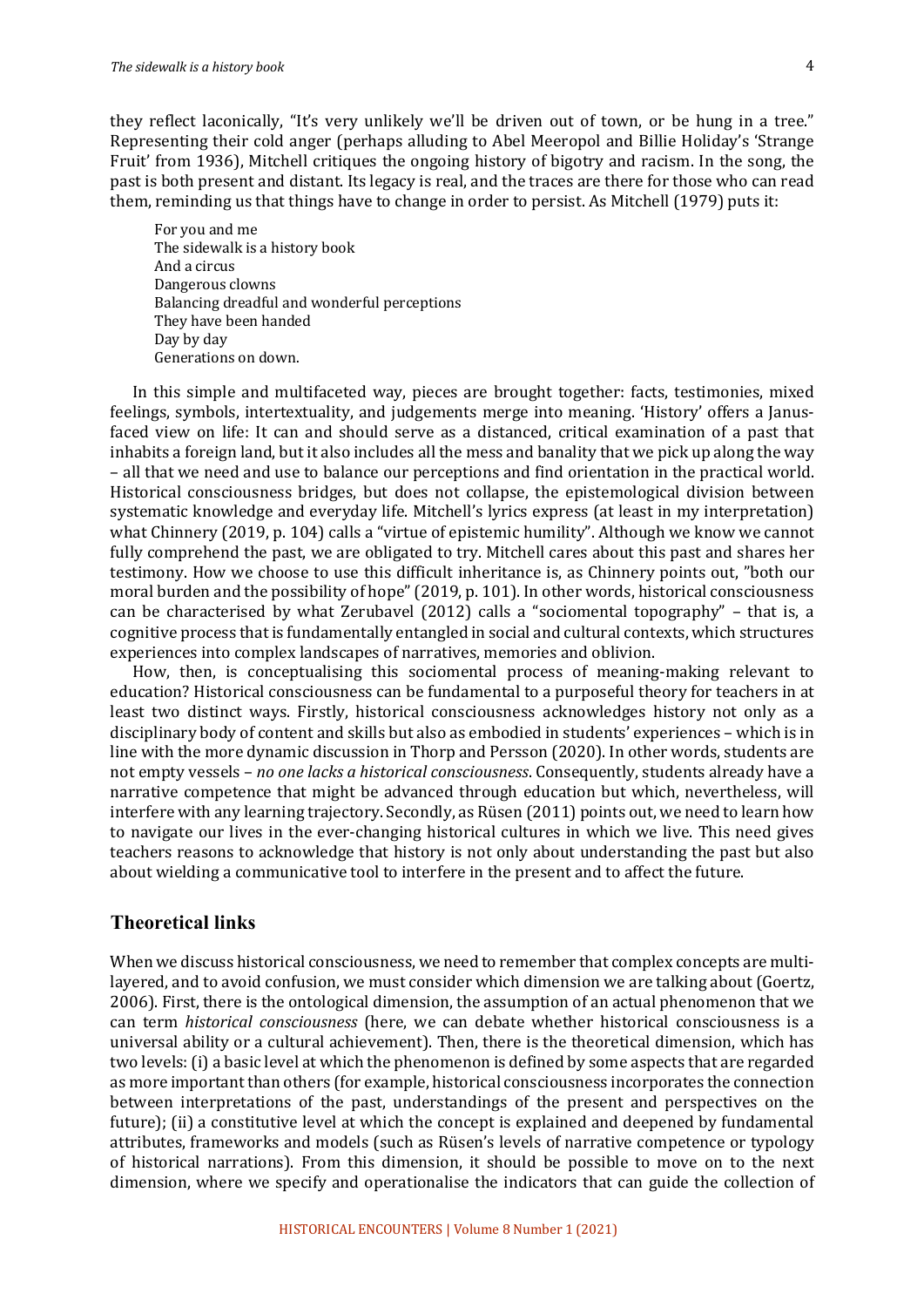empirical data (such as indications of a specific learning trajectory or expressions of narrative cohesion). This layer of indicators always has some linguistic, methodological or theoretical limitations, as any operationalisation will illuminate certain dimensions of the phenomenon while obscuring others.

As we also relate to learning, we need to add a normative dimension: The educational goal is to cultivate students' historical consciousness in some specific direction. In educational research, we need to remember not to confuse or equate educational goals with the phenomenon. If one, for instance, equates historical consciousness with specific ideal types of historical meaning and interprets expressions of students' historical understanding as stages or levels of historical consciousness, then distinctions between a phenomenon and its indication collapse. Historical consciousness can be influenced by  $-$  but not reduced to  $-$  normative aspirations to develop a genetic understanding. Education is but one of several culturally determined influences on this ability to orient.

When we further relate to learning, we must distinguish between at least two opposing approaches (see Nordgren, 2019). If we first assume an anthropological understanding, historical consciousness is inherent in the human neurological capacity to create meaningful patterns between events and over time, as well as in our social ability to communicate such meanings. The other approach is to reserve historical consciousness to a modern cultural achievement of thinking historically in a way that is closely connected to Western historicity (Kölbl & Straub, 2001). Thorp chooses this second approach, as he seeks to do away with the embeddedness of historical consciousness in a broader memory culture. He advocates that "history is quite simply the critical methodological reconstruction of the past," and historical consciousness is the "awareness of historicity" (Thorp, 2020, pp. 55-56). The relation to education becomes a necessary and even mechanical relationship, in which a "certain use of history emanates from a certain historical consciousness" (Thorp, 2014, p. 24). In order to cut the Gordian knot that connects historical consciousness to the contradictions of everyday life, Thorp (2014, 2017, 2020) turns to Jeismann (1979) for support:

By historical consciousness we mean the permanent presence of the awareness that mankind and all social institutions and forms of co-existence created by us exist in time, i.e., they have an origin and a future and represent nothing unchangeably or unconditionally. [...] Besides the mere knowledge of or interest in history a historical consciousness also incorporates the relationship between interpretation of the past, understanding of the present and perspective on the future. Since history cannot be perceived as an image of past realities but can only be made aware through selection and interpretive reconstruction, historical consciousness is the awareness that the past is present in representations and conceptions. "History is the reconstruction, by and for the living, of dead people's lives. Thus history is born through the contemporary interest that thinking, suffering and acting people have for exploring the past" (Jeismann, 1979, p. 42, as cited in Thorp, 2020).

As Thorp indicates, Jeismann does indeed frame historical consciousness within Western modernity. This is in line with the tradition from Arendt (1993), Gadamer (1975) and Koselleck (2004), who associate the self-reflecting and secular ways of perceiving human existence in time with the Enlightenment and the French Revolution. This approach was relevant in that profound societal changes did affect collective ideas about how to use history to orientate in the world. At a time when modernity was still breaking free of *l'Ancien régime*, it was important for scholars to understand how a new form of secular historicity was entering the common culture. However, in our time of accelerating globalisation and global warming, there are other processes at work that are changing the regime of historicity. Hence, using historical consciousness to characterise a specific achievement of modernity seems to be a project of less relevance. As Grever and Adriaansen (2019) point out, all cultures have ideas about the past, present and future. If we take this point further, cultures are in motion, open to influences and hybridising several, even contradictory, ideas. Consequently, phenomena such as historical consciousness and historicity can be assumed to be historically and culturally variable and diverse (Bacigalupo, 2013; Holmberg, 2017; Stewart, 2017). Turning to Western historicity for a clear-cut definition might be like jumping out of the frying pan and into the fire, in that historicity turns out to be no less complex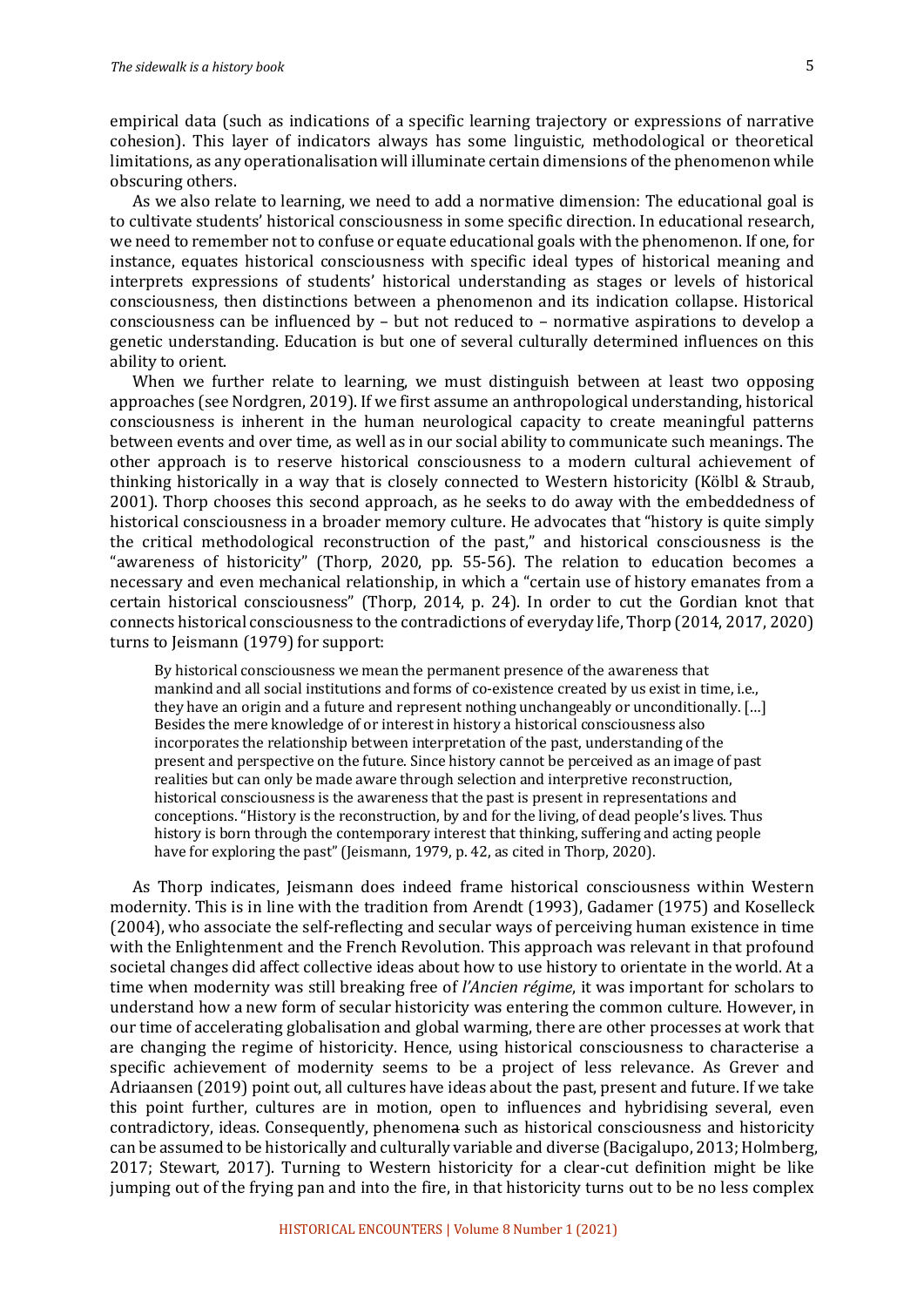(cf. Hartog, 2015; Hirsch & Stewart, 2005; Rüsen, 2002). There are multiple and competing ways to historicise processes such as the digital revolution, migration, pandemics and the Anthropocene, and there are thus multiple ways to use history for orientation. What is at stake is no longer working out the key to modern genetic thinking (as we live in it) but rather understanding the ongoing workings of historical consciousness in the context of the 21st century.

Perhaps because of this persistent entanglement between consciousness and culture, there is also in Jeismann's writing tensions between the idea of cultural achievement and a more anthropological approach. Let me draw attention to the end of the quote above, in which Jeismann (1979, p. 42) uses the French philosopher Raymond Aron to recall that history owes its service to the interest of "thinking, suffering and acting people." Alas, since human existence is a messy venture, our contemplation will hardly concern the critical reconstruction of the past alone. If we truly want to understand historical consciousness, we also have to acknowledge that emotions, norms and traditions are part of people's historical orientation. I shall not embark on scrutinising Jeismann - partly because my German is too poor and partly because scholasticism quickly becomes irrelevant, as the context around scholarly discussions changes. Still, Jeismann's (1977, p. 16) emphasis on the importance of a broad approach is worth noting:

"Didactics of History" has to do with the historical consciousness in society, both in its responsibility, the existing contents and figures of thought, as well as in its change, the constant rebuilding and construction of historical conceptions, the constantly renewing and changing reconstruction of knowledge of the past. It is interested in this historical consciousness at all levels and in all groups of society, both for its own sake and under the question of what significance this historical consciousness gains for the self-understanding of the present; it seeks ways of forming or influencing this historical consciousness in a way that corresponds both to the claim to an adequate knowledge of the past, which corresponds to the demand for correctness, and to the reason of the self-understanding of the present.<sup>3</sup>

In the above quote, Jeismann seems to recommend that we, as educators, take an interest in this sociomental phenomenon and determine what kind of topography of meaning-making structures history teaching should employ. This project requires a broad understanding – again, as educators, we are "interested in this historical consciousness at all levels and in all groups of society" (Jeismann, 1977, p. 16) – even if this broadness makes the boundaries of history a bit unstable. This understanding concerns what is beyond (not what opposes) the disciplinary notions of historicity; it focuses on how we, as social creatures, meet the world through our notions of how the past, present and future interrelate.

On the topic of these temporal dimensions, I would also like to point out that Thorp (2020) makes an important remark. When historical consciousness has been recontextualised to educational practice, at least in Sweden, it has sometimes been reduced to a specific ability to identify and combine temporal positions. This reduction is, as Thorp highlights, trivial. The unfortunate concept of 'multi-chronology' sometimes involves the idea that historical consciousness is found in the ability to relate something historical to these three tenses simultaneously. Similar theoretical reductions or inconsistencies tend to occur in attempts to target, measure and assess degrees of achieved historical consciousness. Such approaches tend to encounter a validity problem – for example, when specific indicators (of historical thinking) are taken as evidence for the complex whole (historical consciousness), or when constructs designed for a meta-level (such as Rüsen's well-known typology of historical narration) are applied to measure performance at an individual level (for example, student accounts and textbook excerpts). 

One problem with measuring the degrees of historical consciousness is that the phenomenon is active on several levels of mental awareness (Jensen, 1997). This kind of activity means that the levels of awareness are both entangled and shifting (Nordgren, 2011). Reflecting critically is not an either-or ability. To realise this fact, one need only consider that it is easier to reason rationally and objectively about something in which one is not emotionally or otherwise deeply engaged (cf. Kahan, Peters, Dawson, & Slovic, 2013; Lind, Erlandsson, Västfjäll, & Tinghög, 2018). The reduction of historical consciousness to expressions of 'multichronology' and the ambition to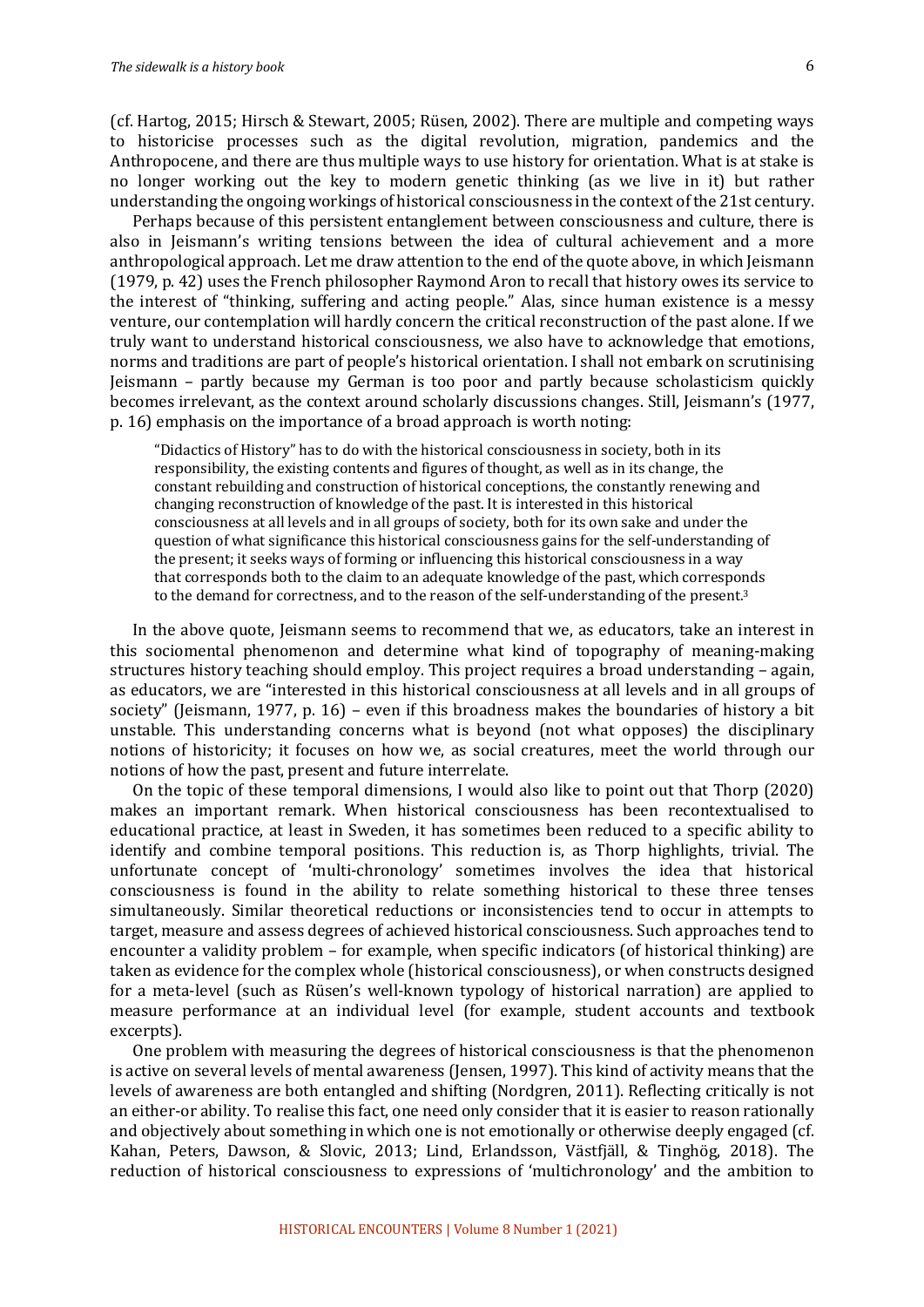classify levels of consciousness are counterproductive. They do not add to the toolbox of teaching practices but, rather, neglect the tools that are useful to examining historical orientations.

#### **Use of history: The sidewalk as a history book**

Artefacts, historical narratives and symbols are open to use for anyone with access to them, to satisfy a great variety of needs and intentions. Unsurprisingly, a wide and multidisciplinary interest has focused on how historical representations have been used in public life (see, for example, Black, 2005; Ferro, 1984; Habermas, 1988; Lowenthal, 1996; MacMillan, 2010; Stewart, 2013). The starting point must be Nietzsche  $(1873/2008)$ , who identified three basic ways in which humans use (and are mastered by) history: a monumental use (hortatory and inspirational), an antiquarian use (preservation and reverence) and a critical use (judgemental and moralising). For our discussion, Rüsen (1987, 2012) is also important because his ontogenetic typology might be understood as a schema of different uses (which, as we shall see, aligns with Nietzsche). Seixas and Clark (2004) use Nietzsche and Rüsen to analyse Canadian students' understanding of a mural from 1932. In the Nordic context, Karlsson (2011) has assembled a number of uses in a matrix that categorises different societal agents and their intentions (inspired by Nietzsche and Rüsen). His aim was originally to analyse public debate during the last years of the Soviet Union, but he has also vastly influenced curricular development in the Nordic countries. As for myself, I have suggested a communicative perspective to investigate how uses of history can be brought to bear on several meanings and intentions, depending on the contextual situation (Nordgren, 2016).

Thorp (2020), however, has another quest: Instead of seeking a connection to public uses, he suggests a scale to measure the attainment of the desired level of genetic, historical self-awareness. For this measurement, he borrows Rüsen's (1987, 2012) ontogenetic typology of historical narrations and calls it 'use of history'. However, while Rüsen's categories describe a historical process using entangled modes to make sense of the past, Thorp redefines three of these categories into fixed, ahistorical levels: first, the *traditional* level, which is fact-based; second, the *critical* level, which critiques historical explanations; and third, the *genetic* level, which is based on historical interpretation. Thorp demonstrates how this device works analytically on an excerpt from a textbook for students of 13-15 years of age, written by a Swedish historian:

The Cold War started in Eastern Europe. When World War II ended the Russian army controlled the whole area between the border of the Soviet Union and Berlin. Stalin knew to take advantage of this situation. He wanted to create a belt of friendly nations along the Soviet border, and during the following years he made sure that Poland, Czechoslovakia, Hungary, Romania and Bulgaria were given communist governments. They made treaties with the Soviet Union, and they all had to accommodate Russian troops within their borders. In reality they became servant states to the Soviet Union (Öhman, 1996, as cited in Thorp, 2020).

Thorp's (2020) own interpretation holds that this passage expresses a *traditional use* of history since "the content is given a factual character and we are given no indications of history's contingency on interpretation, perspective and meaning-making" (p. 58). At first glance, the excerpt does seem to reproduce a fact-orientated and closed narrative. However, a closer look reveals that the text is also bristling with sub-textual perspectives and meanings, such as a clear idea of guilt, individualised and intentionalist explanations, and a nation-centred narrative. All of these revelations can, of course, be labelled as a *traditional* narrative - but only within the frames of a genetic historical culture. Finding less that is critically useful in textbooks for young people is not entirely surprising.

This way of analysing use-of-history in textbooks illustrates a reoccurring methodological problem when applying ideal-typical categories in history-education research. If overused, such schemas (whether Rüsen's or Karlsson's) tend to artificially square what is compounded. What in practice is characterised by its ability to amalgamate and bridge logic, opinions and intentions is split into fixed categories and unidirectional trajectories. Consequently, we risk misinterpreting our data. Instead of detecting patterns, we find fragmented behaviours; instead of connections,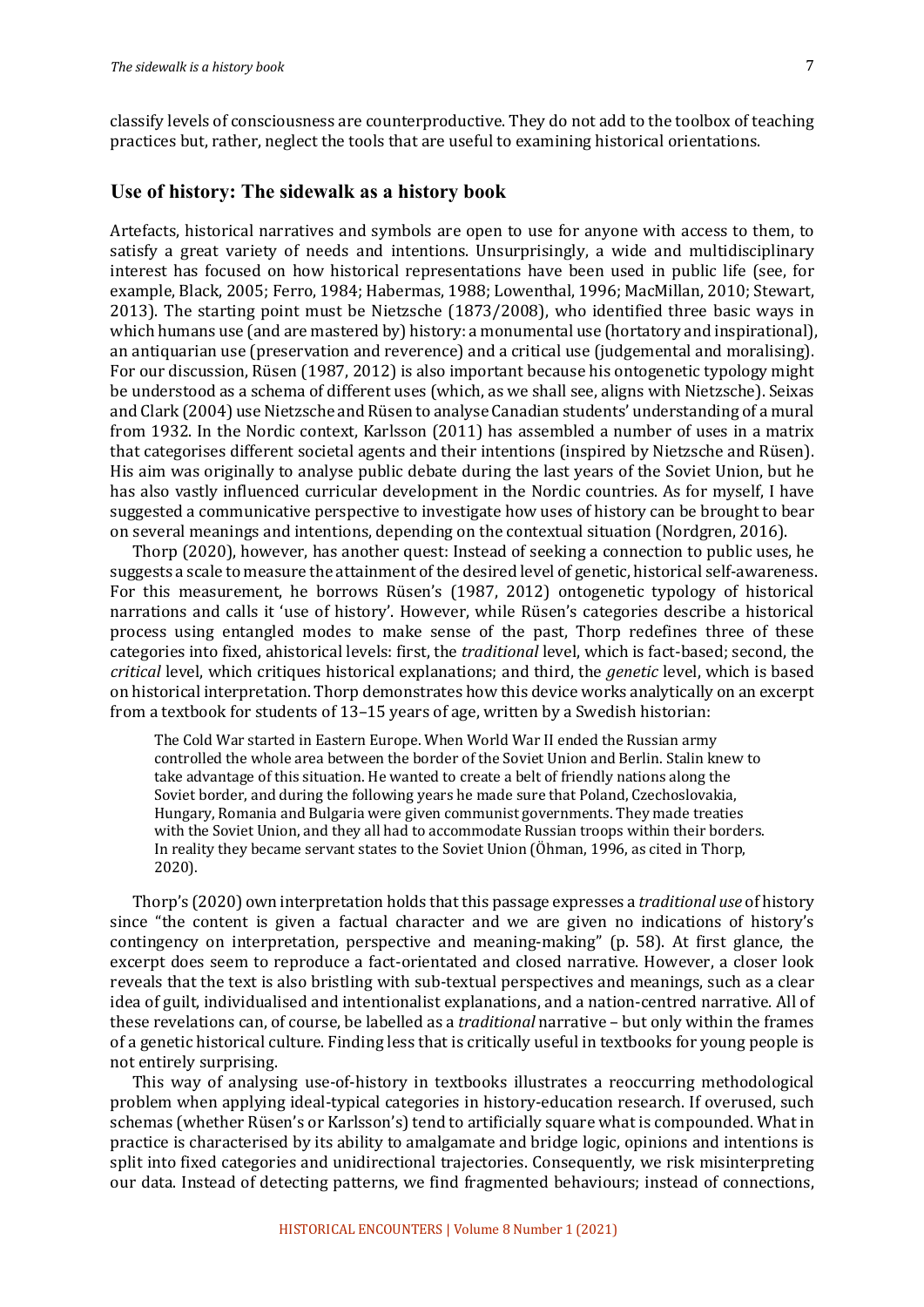we disconnect details in texts, test results or interviews. Ideal types are general, which can make us insensitive to historical and cultural contingencies and  $-$  just as easily  $-$  compel us to label an ordinary textbook from the 21st century, as well as a pre-modern eschatology, as traditional. In the same vein, creationism and ecocriticism can be lumped together as critiques of Western modernity. Several empirical attempts have been made to measure levels of historical consciousness among students and in textbooks; these attempts detected high frequencies of both traditional and exemplary modes. This tendency alone should raise concerns about the validity of the analytical devices applied, as perhaps they are not calibrated to measure what is happening in our time of liquid modernity. To become suspicious, we only need to consider Gadamer's (1975, p. 8) observation that there is no shield from the "reflexivity characteristic of the modern spirit."

Of course, it is important to analyse students' historical thinking and how historical events are presented in textbooks. The role that can be ascribed to textbooks as a nation's historicised selfimages may be regarded as a kind of societal use of history (see, for example, Repoussi & Tutiaux-Guillon, 2010). However, I suggest that, fundamentally, conceptualising uses of history aims to direct attention to activities and discourses that take place outside textbooks and classrooms. In everyday public life, references to history are everywhere, and we all use such references when we try to grasp what is happening, who we want to be, and what we want to accomplish (Karlsson, 2011). This everyday use is largely neglected; however, it is not absent within history-education practice and research (Knutsen & Knutsen, 2019; Nordgren, 2016; Seixas & Clark, 2004). Why, then, is such everyday use of history important for history education?

This article was written during the strange summer of 2020, which was greatly characterised by (on the one hand) nation-state-centred struggles against a global virus and (on the other hand) a growing globalised anti-racist movement triggered by police brutality in the United States. The presence of memory cultures is more tangible than usual as discourses on racism, immigration, climate change, pandemics and the other troubled companions of our time, which are literally being renegotiated in the streets. It is too early to say whether these movements will effect lasting change; nevertheless, right now, we cannot avoid noticing the power of using history as a tool to communicate belongings, antipathies and desires for change. This course of events underlines Assmann's (1995) observation that statues can simultaneously be both an 'archive' of projected knowledge and images *and* a mode of actuality "whereby each contemporary context puts the objectivised meaning into its own perspective, giving it its own relevance" (p. 130). Even statues do not stand still.

Statues of historical figures embody three different lifespans: the historical time to which they refer, the time of their erection, and all the contemporary contexts that follow. In this present, the statue of Christopher Columbus in Richmond, Virginia, has been toppled by Black Lives Matter protesters and dumped in a lake - just one of many similar events that have followed the killing of George Floyd by police during an intervention in May 2020. The initiative to erect the Columbus statue began in 1925 among the city's Italian community. It met with strong opposition from, among others, the Ku Klux Klan. Raising memorials and introducing Columbus Day were part of a wider strategy to counteract the xenophobia facing many Italians. The statue's inauguration in Richmond took place in 1927 and served as a sort of statement – *immigrants belong here*. The statue depicts Columbus from 1492 as the discoverer of the American continents. However, Columbus also symbolises, of course, the colonial nexus of greed, violence, slavery, famine and disease that killed millions of Indigenous people and forced millions of Africans to relocate to the continents. Since the 1970s, groups of Native Americans have campaigned to remove these statues and change Columbus Day to Indigenous Peoples' Day (Ruberto & Sciorra, 2020).

Another example from 2020 is the COVID-19 (coronavirus 2019) pandemic, which is ongoing at the time of this writing. Sweden's approach to fighting the disease and its effects has become world news and has, of course, been historicised. One line of argument has suggested that Sweden does not need strict restraints because of a historically well-founded trust between Swedish citizens and the government. We recognise this narrative trope very well: During the rhetoric of national romanticism, trust signified the symbiosis between the people and their king. In the historiography of Swedish social democracy, trust is the unbroken line from free peasants, who had never been subjected to serfdom, and the workers' unions - and on to the modern welfare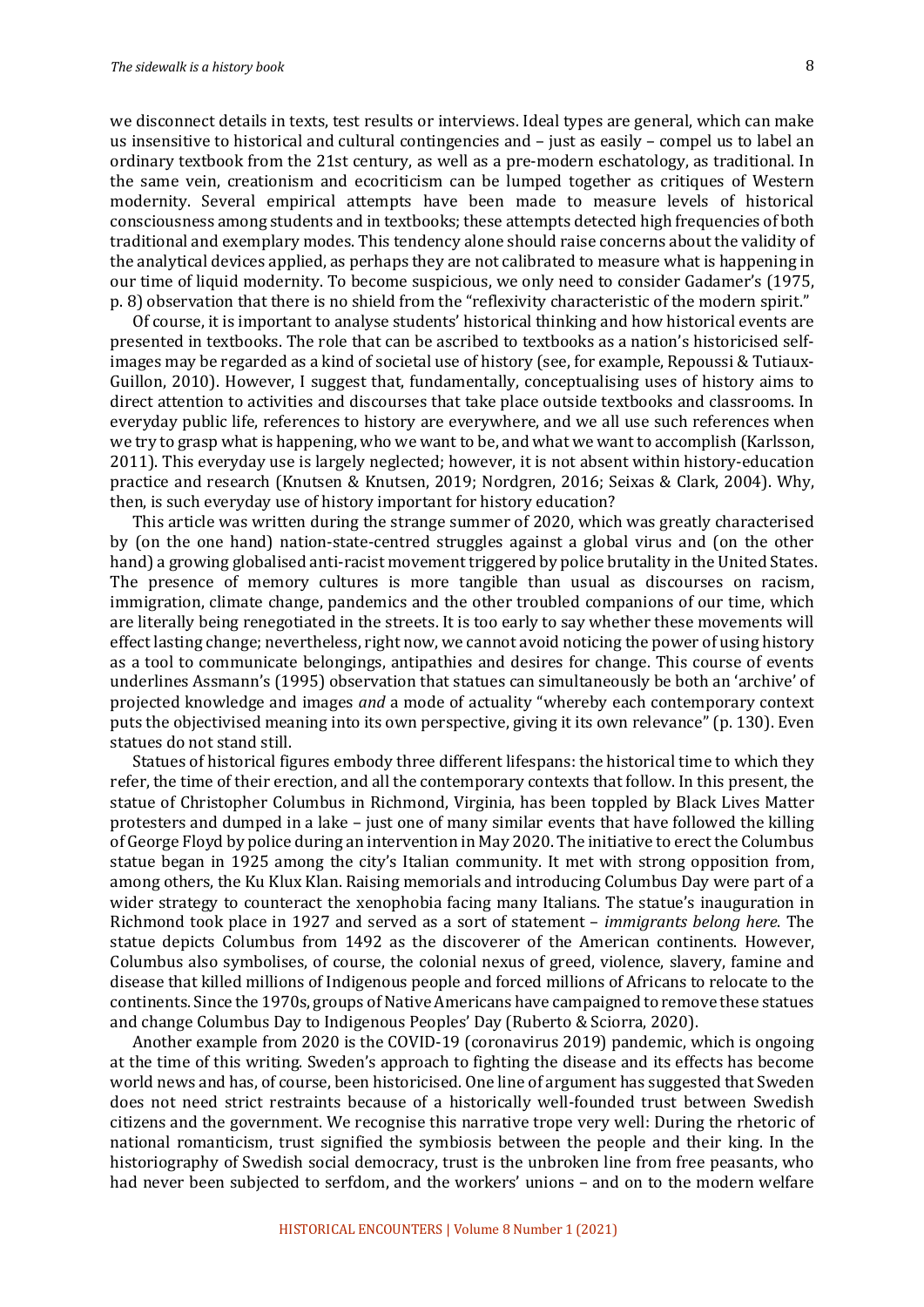state, 'Folkhemmet' (the people's home). Alternatively, if one opposes this strategy, the Swedes' trust can emerge from a long tradition of collectivism and obedience to authority or, quite the opposite, it is just a reminiscence of a once strong state that has been dismantled by neo-liberalism.

This use of history is not about getting the sources right, nor is it about sorting traditional and exemplary types of uses from genetic types. It is about processing something pressing in the present by perceiving the legacy of the past. A key to understanding how the use of history works lies in its amalgamating power: the message, whether a statue or a narrative trope, can embrace and condense diverse and even contradictory facts, symbols and myths (Nordgren, 2016). Drawing on Habermas (1984), we may see how the use of history can work both as strategic rationality, for it is persuasive, and as communicative rationality, for it has a discrete familiarity to which we can relate. We can, thus, observe its power to serve and justify nearly any agenda: for tradition and nationalism (Hobsbawm & Ranger, 1992), as a therapeutic culture (Karlsson & Zander, 2004), to legitimise subordination (Said, 2003), and to strengthen family identities (Rosenzweig & Thelen, 1998).

In line with a growing body of research, I argue that the educational challenge in dealing with the public historical culture is how we can support students to detect, analyse and relate to their own and others' uses of history in order to understand its communicative potential and contextualised processes (Bermudez & Epstein, 2020; Chapman, 2020; Endacott, Dingler, & O'Brien, 2020; Reich, 2020; Yoder, 2020). Again, we use history to communicate and, sometimes, when communication breaks down (see also, Zanazanian, 2019). As Reich (personal communication, May 15, 2020) put it:

sometimes battles over historical meaning take on an existential hue. Existential in the sense that people are terrified that if they are unable to substantiate their meaning of the past in shared agreement, they will lose control of the future.

Thus, pasting hierarchical or sententious labels onto different uses is a dead end, as uses of history are embedded in everyday life. A communicative understanding is ultimately useful for achieving a more nuanced historical consciousness in which one understands the ambiguity of connecting a past to the present and for dialectically traversing between doubt and certainty.

#### **Conclusion**

I sympathise with the ambition to adapt theories about historical consciousness and use-ofhistory to applicable knowledge for teachers to develop and broaden their history teaching. However, in this process of recontextualising theory to teaching practices, we, on the one hand, need to avoid reducing historical consciousness to a measurement of the ability to stack *tempora* on top of one another or to make random analogies between the past and the future. On the other hand, we should not limit the workings of historical consciousness to a specific awareness of historicity that tends to equate historical consciousness with historical thinking. Such an equivocation makes the whole discussion somewhat pointless. What the narrow understanding adds to the already established discourses on how to recontextualise disciplinary knowledge is unconvincing.

Concepts such as *historical consciousness*, *historical culture* and *use-of-history* can add to the tradition of historical thinking. They are complementary concepts - perhaps beyond first- and second-order concepts. However, with our eagerness to align historical consciousness in a flow from the syllabus to classroom activities and on to assessment tools, we risk losing the very nerve of the concept. Critical methodological perception of the past, however important, does not encompass our entire way of being historical – that complex and elusive practice that enables both our "irritating experiences of contingency and our ensuing push towards functional interpretation" (Rüsen, 2017, p. 27).

To one last time exemplify this at-once mundane and elusive practice of historical consciousness, I return to the last verse of 'Goodbye Pork Pie Hat'. We now meet Mitchell (1979) herself as she (in the present tense) comes up from the subways in New York City and hears music.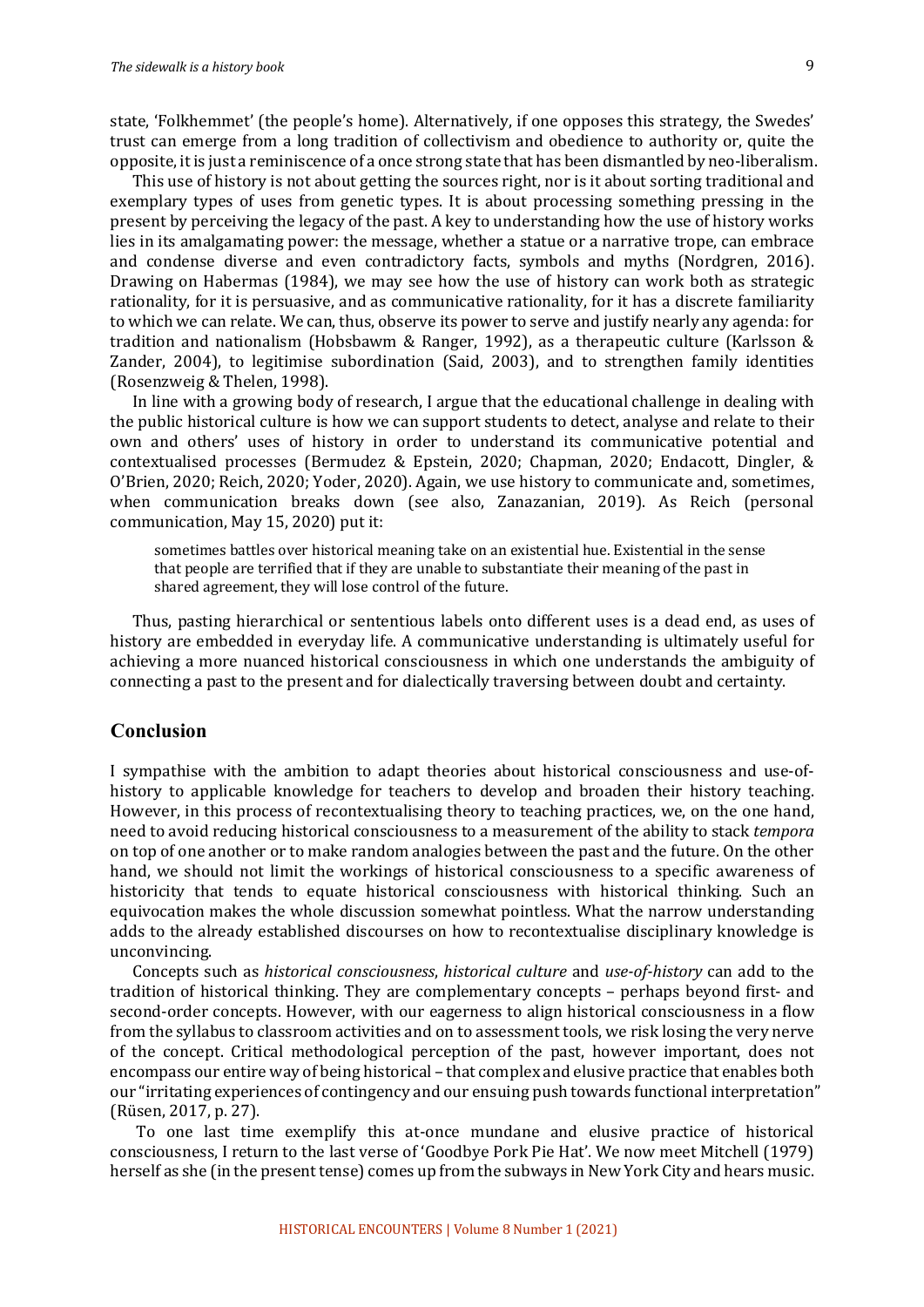She follows the sound and envisions the living legacy of Lester Young in two children dancing in the street:

So the sidewalk leads us with music To two little dancers Dancing outside a black bar There's a sign up on the awning It says "Pork Pie Hat Bar" And there's black babies dancing Tonight 

In an interview, Mitchell (1979) recalls that night outside the bar and how this experience enabled her to connect to Mingus's histories about Young: "I had the past and the present, and the two boys represented the future. To me the song then had a life of its own." Thus, Mitchell raises a monument to Lester Young that captures how the power of art, the structures of racism, and hope flow through time in ways we can still recognise  $-$  as did the Italian diaspora in the United States during the 1920s by utilising the community's most valuable historical resource to stake a place in their new country. Today, people are asking, 'What shall we do with the colonial heritage that is still manifested in the streets, squares and textbooks? Are they just remains of a long-gone past, or do they also affect the way we think? Shall we tear them down, or are they necessary reminders of a troubled past that still haunts us?'

It is not education's role to answer such questions but, rather, to provide students with a means to detect and understand how uses of history work and how students themselves participate in such active history cultures. Uses of history in the public sphere are not an abstraction; they are an ongoing conversation that shapes the present and the future. To work with this phenomenon, we need a conceptualisation of historical consciousness that does not fear its enigmatic reputation.

#### **References**

- Ahonen, S. (2005). Historical consciousness: a viable paradigm for history education? *Journal of Curriculum Studies, 37*(6), 697-707. https://doi.org/10.1080/00220270500158681
- Alvén, F. (2017). Making democrats while developing their historical consciousness: A complex task. *Historical Encounters*, *4*(1), 52-67.
- Ammert, N., Edling, S., Löfström, J., & Sharp, H. (2017). Bridging historical consciousness and moral consciousness: Promises and challenges. *Historical Encounters*, *4*(1), 1-13.
- Assmann, J. (1995). Collective memory and cultural identity. *New German Critique, 65*, 125- 133. https://doi.org/10.2307/488538
- Bacigalupo, A. M. (2013). Mapuche struggles to obliterate dominant history: Mythohistory, spiritual agency and shamanic historical consciousness in southern Chile. *Identities, 20*(1), 77-95. https://doi.org/10.1080/1070289X.2012.757551
- Bermudez, A., & Epstein, T. (2020). Representations of violent pasts in memorial museums. Ethical reflection and history education (Las representaciones de pasados violentos en museos memoriales. Reflexión ética y enseñanza de la historia). *Journal for the Study of Education and Development, 43*(3), 503-543. https://doi.org/10.1080/02103702.2020.1772541
- Bernstein, B. (1999). Vertical and horizontal discourse: An essay. *British Journal of Sociology of Education, 20*(2), 157-173. https://doi.org/10.1080/01425699995380
- Black, J. (2005). *Using history*. London: Hodder Arnold.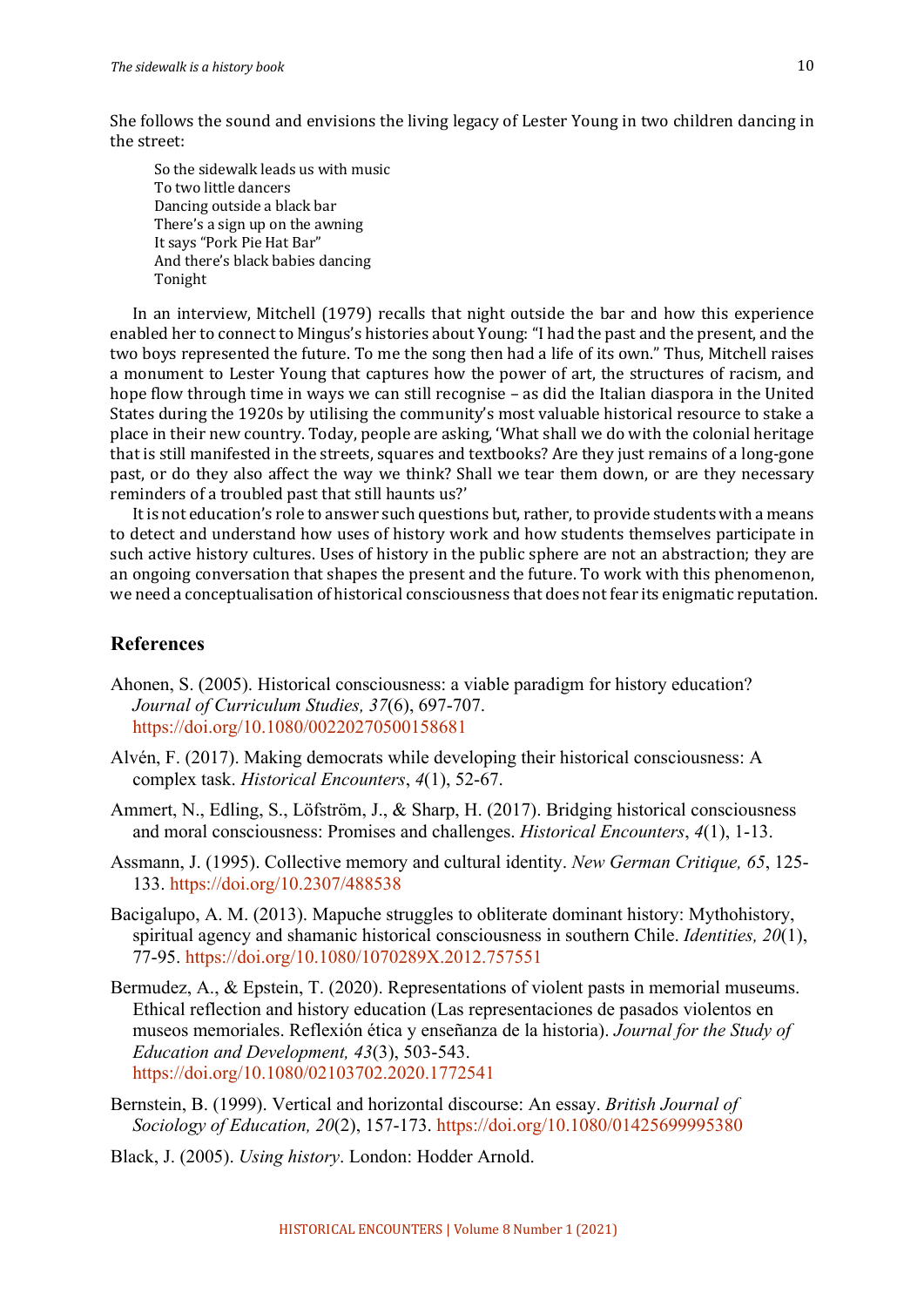- Chapman, A. (2020). What should school history be? Reflections on the aims of school history and Manifesto per la Didattica della Storia. *Didattica della storia–Journal of Research Didactics of History, 2*(1S), 52-62. https://doi.org/10.6092/issn.2704-8217/11017
- Chinnery, A. (2019). The bearing of historical consciousness. *Historical Encounters, 6*(1), 96- 109.
- Clark, A., & Peck, C. L. (2018). *Contemplating historical consciousness: Notes from the field* (Vol. 36). New York: Berghahn Books.
- Eliasson, P., Alven, F., Yngveus, C. A., & Rosenlund, D. (2015). Historical consciousness and historical thinking reflected in large-scale assessment in Sweden. In K. Ercikan & P. Seixas (Eds.), *New directions in assessing historical thinking* (pp. 171–182). New York: Routledge.
- Endacott, J., Dingler, M., & O'Brien, J. (2020). To what purpose? The ends and means of history education in the modern world. In C. W. Berg & T. M. Christou (Eds.), *The Palgrave handbook of history and social studies education* (pp. 541-573). Cham: Springer International Publishing.
- Ercikan, K., & Seixas, P. (2015). *New directions in assessing historical thinking*. New York: Routledge.
- Ferro, M. (1984). *The use and abuse of history or how the past is taught*. London: Routledge.
- Gadamer, H.-G. (1975). The problem of historical consciousness. *Graduate Faculty Philosophy Journal, 5*(1), 8-52. https://doi.org/10.5840/gfpj1975512
- Goertz, G. (2006). *Social science concepts: A user's guide*. Princeton: Princeton University Press.
- Grever, M., & Adriaansen, R.-J. (2019). Historical consciousness: the enigma of different paradigms. *Journal of Curriculum Studies, 51*(6), 814-830. https://doi.org/10.1080/00220272.2019.1652937
- Habermas, J. (1984). *The theory of communicative action: Vol. 1, Reason and the rationalization of society*. Boston: Beacon Press.
- Habermas, J. (1988). Concerning the public use of history. *New German Critique, 44,* 40-50. https://doi.org/10.2307/488145
- Hammarlund, K. G. (2020). Between historical consciousness and historical thinking: Swedish history teacher education in the 2000s. In C. W. Berg & T. M. Christou (Eds.), *The Palgrave handbook of history and social studies education* (pp. 167-187). Cham: Springer International Publishing.
- Hartog, F. (2015). *Regimes of history: Presentism and experiences of time*. New York: Columbia University Press.
- Hirsch, E., & Stewart, C. (2005). Introduction: Ethnographies of historicity. *History and Anthropology, 16*(3), 261-274. https://doi.org/10.1080/02757200500219289
- Hobsbawm, E. J., & Ranger, T. O. (1992). *The invention of tradition*. Cambridge: Cambridge University Press.
- Holmberg, U. (2017). 'I was born in the reign…': Historical orientation in Ugandan students' national narratives. *London Review of Education, 15*(2), 212-226. https://doi.org/10.18546/LRE.15.2.06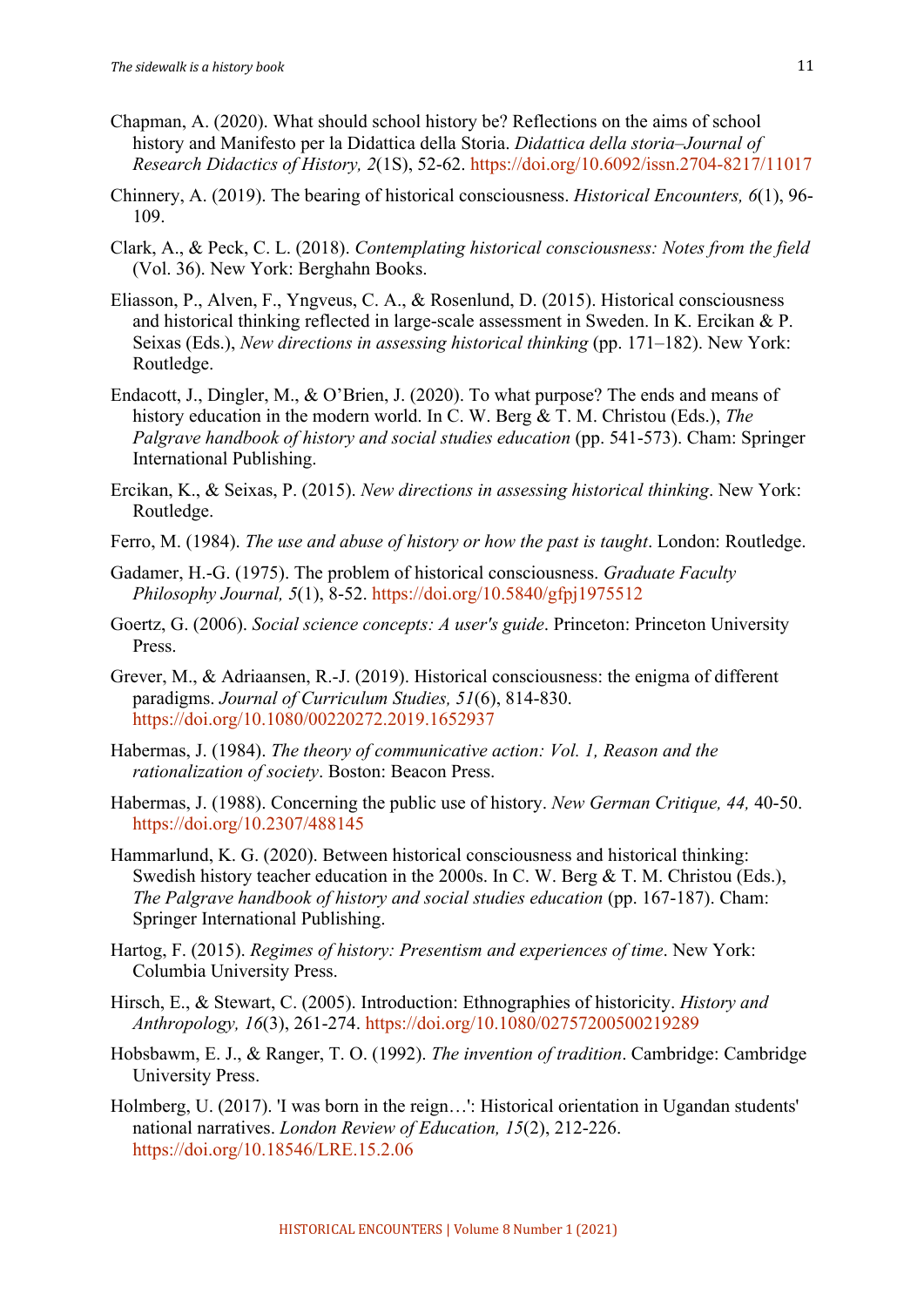- Jeismann, K.-E. (1977). Didaktik der Geschichte. Die Wissenschaft von Zustand, Funktion und Veränderung geschichtlicher Vorstellungen im Selbstverständnis der Gegenwart. In E. Kosthorst (Ed.), *Geschichtswissenschaft, Didaktik – Forschung – Theorie* (pp. 9-33). Göttingen: Vandenhoeck und Ruprecht.
- Jeismann, K.-E. (1979). Geschichtsbewusstsein. In K. Bergmann (Ed.), *Handbuch der Geschichtsdidaktik, Vol. 1* (pp. 42-45). Düsseldorf: Schwann.
- Kahan, D. M., Peters, E., Dawson, E., & Slovic, P. (2013). Motivated numeracy and enlightened self-government. *Behavioural Public Policy, 1*(1), 54-86. https://doi.org/10.1017/bpp.2016.2
- Karlsson, K.-G. (Ed.) (2011). *Processing time-On the manifestations and activations of historical consciousness*. Bielefeld: Transcript Verlag.
- Karlsson, K.-G., & Zander, U. (2004). *Holocaust heritage: Inquiries into European historical culture*. Malmö: Sekel.
- Knutsen, K., & Knutsen, I. (2020). Performative historical competence: use-of-history as symbolic action. *Journal of Curriculum Studies, 5*(52), 673-684. https://doi.org/10.1080/00220272.2019.1636138
- Kozlarek, O., Rüsen, J., & Wolff, E. (2012). *Shaping a humane world: Civilisations, axial times, modernities, humanisms*. Bielefeld: Transcript Verlag.
- Kölbl, C., & Straub, J. (2001). Historical consciousness in youth. Theoretical and exemplary empirical analyses. *Forum Qualitative Sozialforschung/Forum: Qualitative Social Research, 2*(3), Art. 9. https://doi.org/10.17169/fqs-2.3.904
- Körber, A. (2011). German history didactics: From historical consciousness to historical competencies and beyond. In H. Bjerg, C. Lenz, & E. Thorstensen (Eds.), *Historicizing the uses of the past: Scandinavian perspectives on history culture, historical consciousness didactics of history related to World War II* (pp. 145-164). New Brunswick, NJ.: Transaction Publishers.
- Körber, A. (2016). Translation and its discontents II: a German perspective. *Journal of Curriculum Studies, 48*(4), 440-456. https://doi.org/10.1080/00220272.2016.1171401
- Körber, A. (2019). Extending historical consciousness: Past futures and future pasts. *Historical Encounters, 6*(1), 29-39.
- Lee, P. (2004). Understanding history. In P. Seixas (Ed.), *Theorizing historical consciousness* (pp. 129–164). Toronto: University of Toronto Press.
- Lévesque, S., & Clark, P. (2018). Historical thinking: definitions and educational applications. In S. A. Metzger & L. M. A. Harris (Eds.), *The Wiley international handbook of history teaching and learning* (pp. 119). Hoboken: John Wiley & Sons.
- Lind, T., Erlandsson, A., Västfjäll, D., & Tinghög, G. (2018). Motivated reasoning when assessing the effects of refugee intake. *Behavioural Public Policy*, 1-24. https://doi.org/10.1017/bpp.2018.41
- Lowenthal, D. (1996). *Possessed by the past: The heritage crusade and the spoils of history.* New York: Free Press.
- MacMillan, M. (2010). *The uses and abuses of history*. London: Profile.
- Metzger, S. A. & Harris, L. M. A. (Eds.), (2018). *The Wiley international handbook of history teaching and learning* (pp. 119). Hoboken: John Wiley & Sons.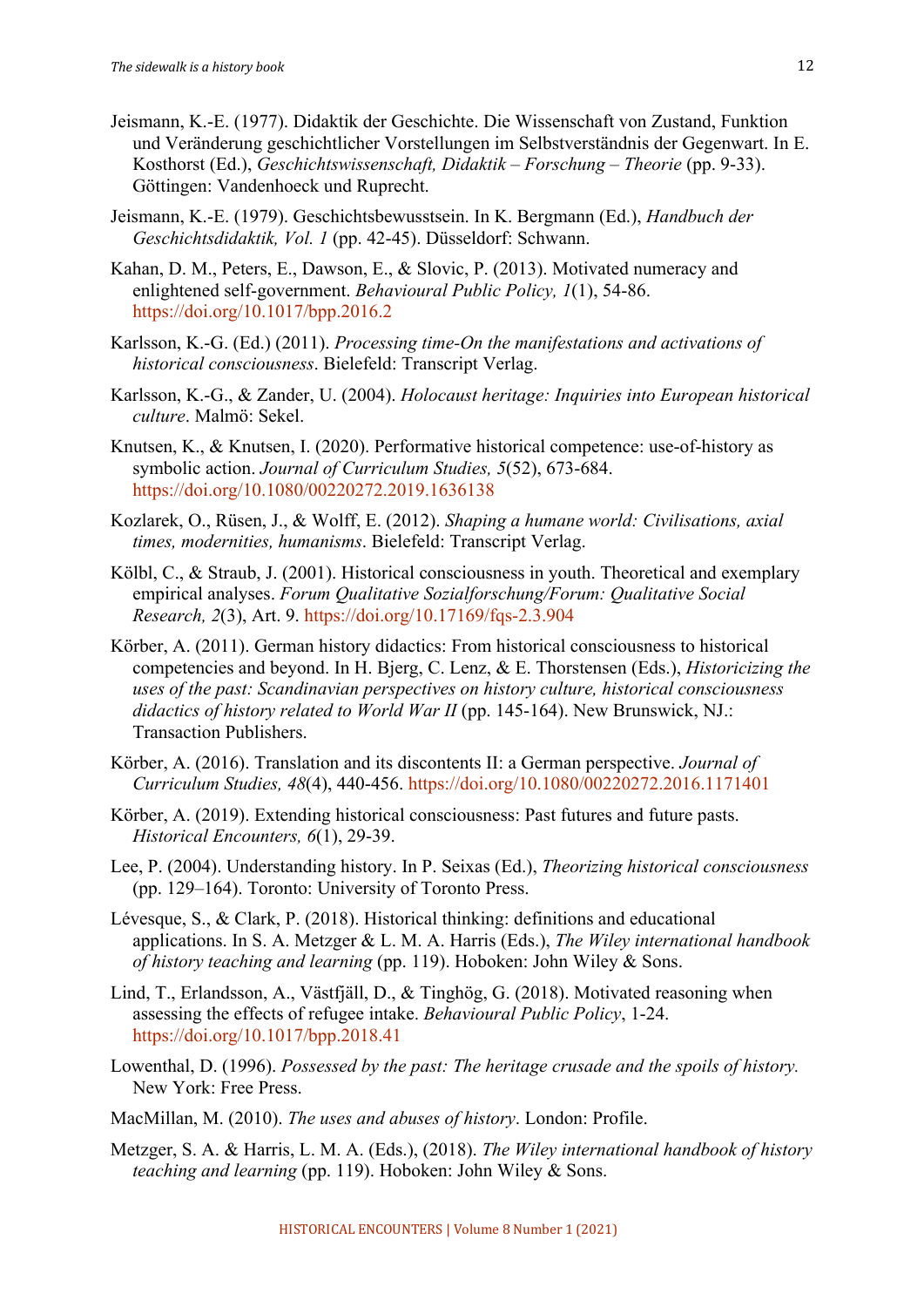- Mitchell, J. (1979). *Goodbye pork pie hat*. Crazy Crow Music and Jazz Workshop, Inc. (BMI): Asylum.
- Nietzsche, F. (2008). *On the use and abuse of history for life*. Gloucester:Dodo Press.
- Nordgren, K. (2016). How to do things with history: Use of history as a link between historical consciousness and historical culture. *Theory & Research in Social Education, 44*(4), 479–504. https://doi.org/10.1080/00933104.2016.1211046

Nordgren, K. 2019. Boundaries of historical consciousness: A Western cultural achievement or an anthropological universal? *Journal of Curriculum Studies, 51*(6), 779–797. https://doi.org/10.1080/00220272.2019.1652938

- Reich, G. A. (2020). Monumental refraction: Monuments, identity, and historical consciousness. *Historical Encounters, 7*(1), 1-23.
- Repoussi, M., & Tutiaux-Guillon, N. (2010). New trends in history textbook research: Issues and methodologies toward a school historiography. *Journal of Educational Media, Memory, and Society, 2*(1), 154-170. http://dx.doi.org/10.3167/jemms.2010.020109
- Rosenzweig, R., & Thelen, D. P. (1998). *The presence of the past: Popular uses of history in American life*. New York: Columbia University Press.
- Ruberto, L. E., & Sciorra, J. (2020). 'Columbus might be dwarfed to obscurity': Italian Americans' engagement with Columbus monuments in a time of decolonization. In *Public memory in the context of transnational migration and displacement* (pp. 61-93): Cham: Palgrave Macmillan.
- Rüsen, J. (1987). Historical narration: Foundation, types, reason. *History and Theory, 26*(4), 87-97. https://doi.org/10.2307/2505047
- Rüsen, J. (Ed.). (2002). *Western historical thinking: an intercultural debate*. New York: Berghahn Books.
- Rüsen, J. (2011). Forming historical consciousness Towards a humanistic history didactics. In K. Nordgren, P. Eliasson, & C. Rönnqvist (Eds.), *The processes of history teaching : an*  international symposium held at Malmö University, Sweden, March 5th-7th 2009 (pp. 13-33). Karlstad: Karlstad University Press.
- Rüsen, J. (2017). *Evidence and meaning: A theory of Historical Studies*. New York: Berghahn Books.
- Said, E. W. (2003). *Orientalism*. London: Penguin.
- Seixas, P. (2016). Translation and its discontents: Key concepts in English and German history education. *Journal of Curriculum Studies, 48*(4), 427-439. https://doi.org/10.1080/00220272.2015.1101618
- Seixas, P. (2017). Historical consciousness and historical thinking. In M. Carretero, S. Berger, & M. Grever (Eds.), *Palgrave handbook of research in historical culture and education* (pp. 59-72). London: Springer.
- Seixas, P. (Ed.) (2004). *Theorizing historical consciousness*. Toronto: University of Toronto Press.
- Seixas, P. and Clark, P. (2004) Murals as monuments: students' ideas about depictions of civilization in British Columbia, *American Journal of Education, 110*(2), 146–171. http://dx.doi.org/10.1086/380573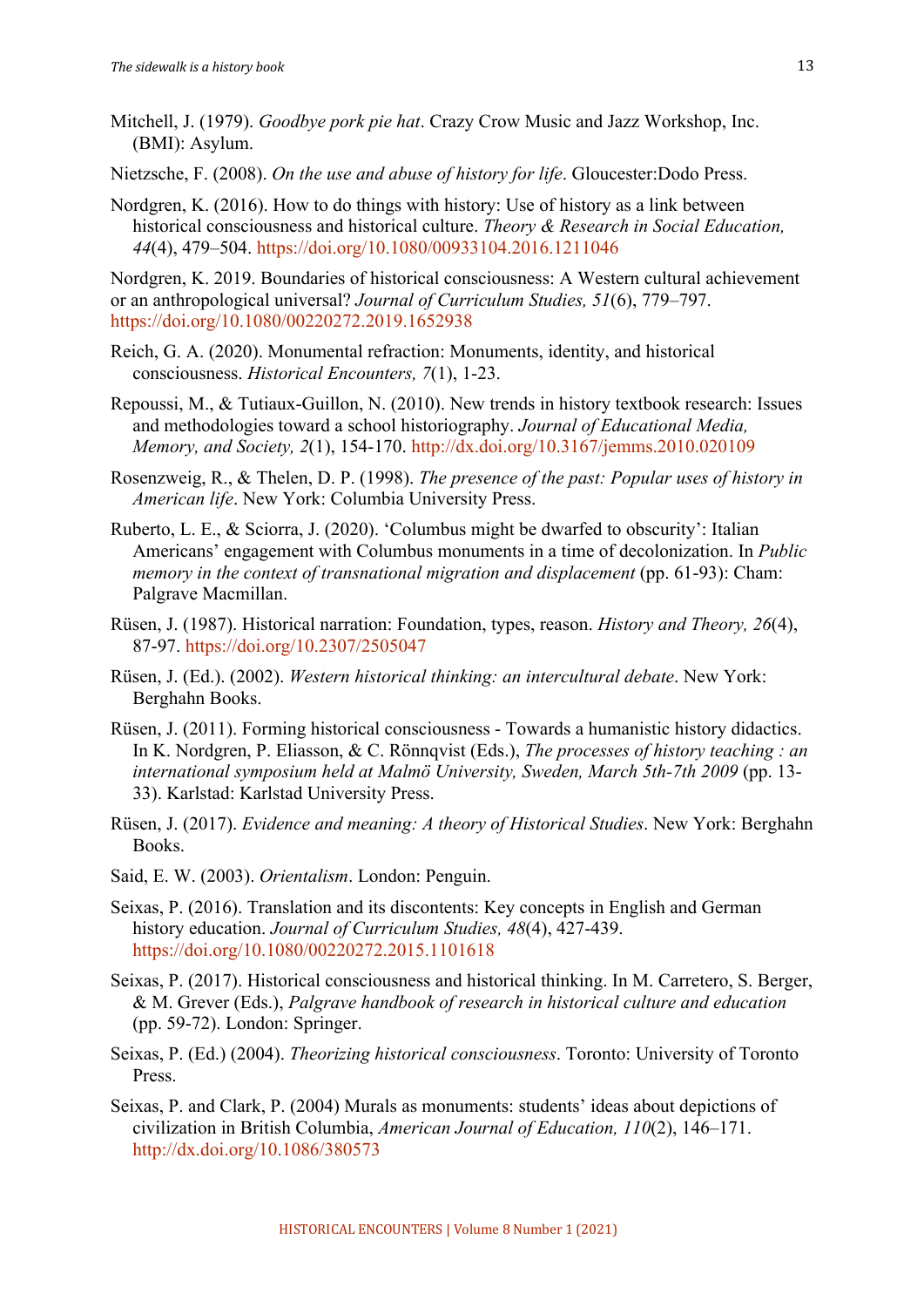- Seixas, P., & Morton, T. (2013). *The big six historical thinking concepts* Toronto: Nelson Education.
- Skolinspektionen [Swedish Schools Inspectorate]. (2015). *Undervisningen i historia*. Stockholm: Skolinspektionen.
- Stewart, C. (2017). *Dreaming and historical consciousness in island Greece*. Chicago: University of Chicago Press.
- Thorp, R. (2013). The concept of historical consciousness in Swedish history didactical research. In W. J (Ed.), *Cultural and religious diversity and its implications for history education*, *Vol. 34* (pp. 207-224). Schwalbach: Wochenschau Verlag.
- Thorp, R. (2014). Towards an epistemological theory of historical consciousness. *Historical Encounters, 1*(1), 20-31.
- Thorp, R. (2020). How to develop historical consciousness through uses of history A Swedish perspective. *Historical Encounters, 7*(1), 50-61.
- Thorp, R., & Persson, A. (2020). On historical thinking and the history educational challenge. *Educational Philosophy and Theory, 52*(8), 891-901. https://doi.org/10.1080/00131857.2020.1712550
- Wilschut, A. (2019) Historical consciousness of time and its societal uses, *Journal of Curriculum Studies, 51*(6), 831-849. https://doi.org/10.1080/00220272.2019.1652939
- Yates, L. and Collins, C. (2010). 'The absence of knowledge in Australian curriculum reforms'. *European Journal of Education, 45*(1), 89–102. https://doi.org/10.1111/j.1465- 3435.2009.01417
- Yoder, P. J. (2020). "He wants to get rid of all the Muslims": Mexican American and Muslim students' use of history regarding candidate Trump. *Theory & Research in Social Education, 48*(3), 346-374. https://doi.org/10.1080/00933104.2020.1773364
- Zanazanian, P. (2019). Examining historical consciousness through history-as-interpretivefilter templates: implications for research and education. *Journal of Curriculum Studies, 51*(6), 850-868. https://doi.org/10.1080/00220272.2019.1652935
- Zanazanian, P., & Nordgren, K. (2019). Introduction. *Journal of Curriculum Studies, 51*(6), 771-778. https://doi.org/10.1080/00220272.2019.1652940
- Zerubavel, E. (2012). *Time maps: Collective memory and the social shape of the past*. Cichago: University of Chicago Press.
- Öhman, C. (1996). *Rondo Historia 3*. Retrieved from http://www.boktipset.se/bok/rondohistoria-ar-7-9